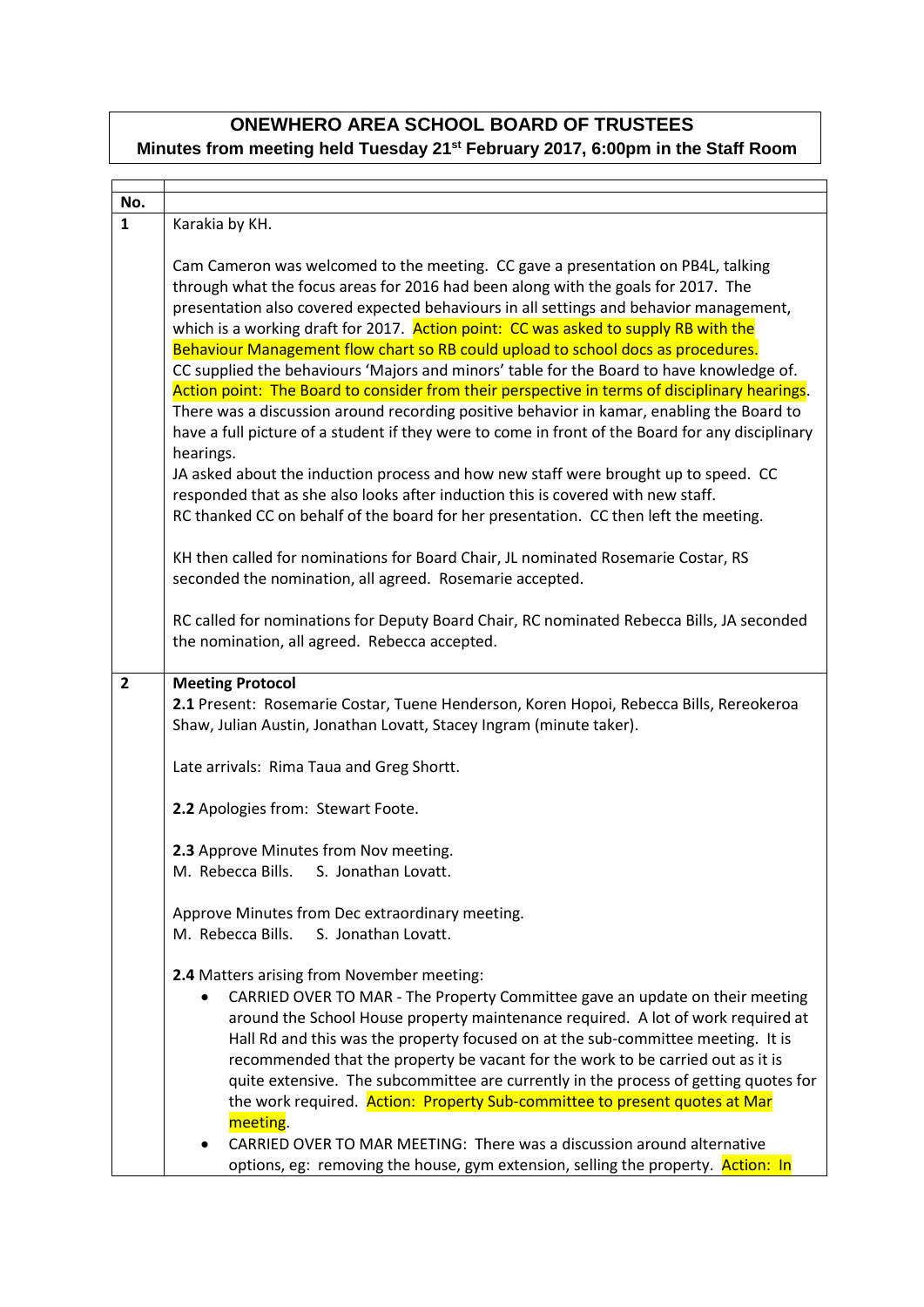|           | GF's absence, KH to investigate with MOE possibilities of what we can and can't do                                                                                    |
|-----------|-----------------------------------------------------------------------------------------------------------------------------------------------------------------------|
|           | with the property and have this information for the March meeting. These options                                                                                      |
|           | to be reviewed again once the costs for the extensive work have been compiled.<br>CARRIED OVER TO MAR MEETING: There was a discussion if the property is              |
|           | renovated / upgraded that a Property Manager then be brought in to carry out                                                                                          |
|           | property inspections and provide monthly reports. <b>Action: Review the Property</b>                                                                                  |
|           | Manager services if house upgrade / renovation goes ahead.                                                                                                            |
|           | The board agreed that an alarm is to be put on the back of room 1 so it could be                                                                                      |
|           | heard clearly at OECC in the case of an emergency. Action: KH to speak to HA about                                                                                    |
|           | alarm installation asap and meantime put a runner process in place to alert OECC in                                                                                   |
|           | the event of an emergency. In the event of an emergency OECC will assemble in the                                                                                     |
|           | years 1 to 6 assembly area.                                                                                                                                           |
|           | KH updated the Board on her meeting with School Tex and that a hoodie (in school                                                                                      |
|           | colours) had been selected for team uniform. KH stated that there was no minimum                                                                                      |
|           | order quantity and that the embroidery can be done through School Tex, or if                                                                                          |
|           | sponsors wanted they could arrange printing. These would be ordered for teams as<br>required. It was suggested that a maximum size logo be implemented to ensure that |
|           | any sponsorship details were restricted to the agreed area only. Action point: KH to                                                                                  |
|           | look at maximum size for logo and ensure all relevant people are aware of the size                                                                                    |
|           | restriction.                                                                                                                                                          |
|           | JL advised that the Asset Register was summarised to SE and submitted to Edtech.                                                                                      |
| $\bullet$ | CARRY OVER TO MAR: JL talked more on the Assets Register audit completed last                                                                                         |
|           | Friday. JL's recommendation is to complete this every 3 years. He also suggested                                                                                      |
|           | setting up an Asset suspense code. JA advised Xero can do this. Action: JL / SE to                                                                                    |
|           | look into Xero input now that Xero has been implemented for a few months.                                                                                             |
|           | CARRY OVER TO MAR: A better way of locating assets is required, getting a scanner                                                                                     |
|           | that can barcode and track through. Action: PO working on this requirement as next                                                                                    |
|           | part of project once bus tracking set up. KH to speak to PO to get an update for                                                                                      |
|           | March meeting.                                                                                                                                                        |
|           | CARRY OVER TO MAR: RC confirmed that SI had provided the Finance sub-                                                                                                 |
|           | committee with answers to the finance questions raised at the last meeting. A                                                                                         |
|           | discussion then took place around some of the content in the responses from KM                                                                                        |
|           | from Edtech. Action: GF to speak to KM around service agreement when she is next                                                                                      |
|           | in.                                                                                                                                                                   |
|           |                                                                                                                                                                       |
| $\bullet$ | JA updated everyone re the Fuji Xerox agreement, confirming this is not something                                                                                     |
|           | we are able to get out of. Action point: Delegations of authority needs reviewing to                                                                                  |
|           | establish who can sign for what.                                                                                                                                      |
| ٠         | CARRY OVER TO MAR MEETING: Voice over IP. GF advised this is sitting with JL.                                                                                         |
|           | There was a discussion around the benefits, for example - offsite access, skype,                                                                                      |
|           | growing phone capability. Action: JL and KH to look into and gather info for March                                                                                    |
|           | meeting.                                                                                                                                                              |
| $\bullet$ | CARRY OVER TO MAR MEETING: There was a discussion around HA currently having                                                                                          |
|           | to use his own vehicle or school van to carry out jobs on school grounds. A solution                                                                                  |
|           | to this was discussed along with the benefits of a tractor versus a gator. Action: GF                                                                                 |
|           | to prepare proposal with options and come back to the Board.                                                                                                          |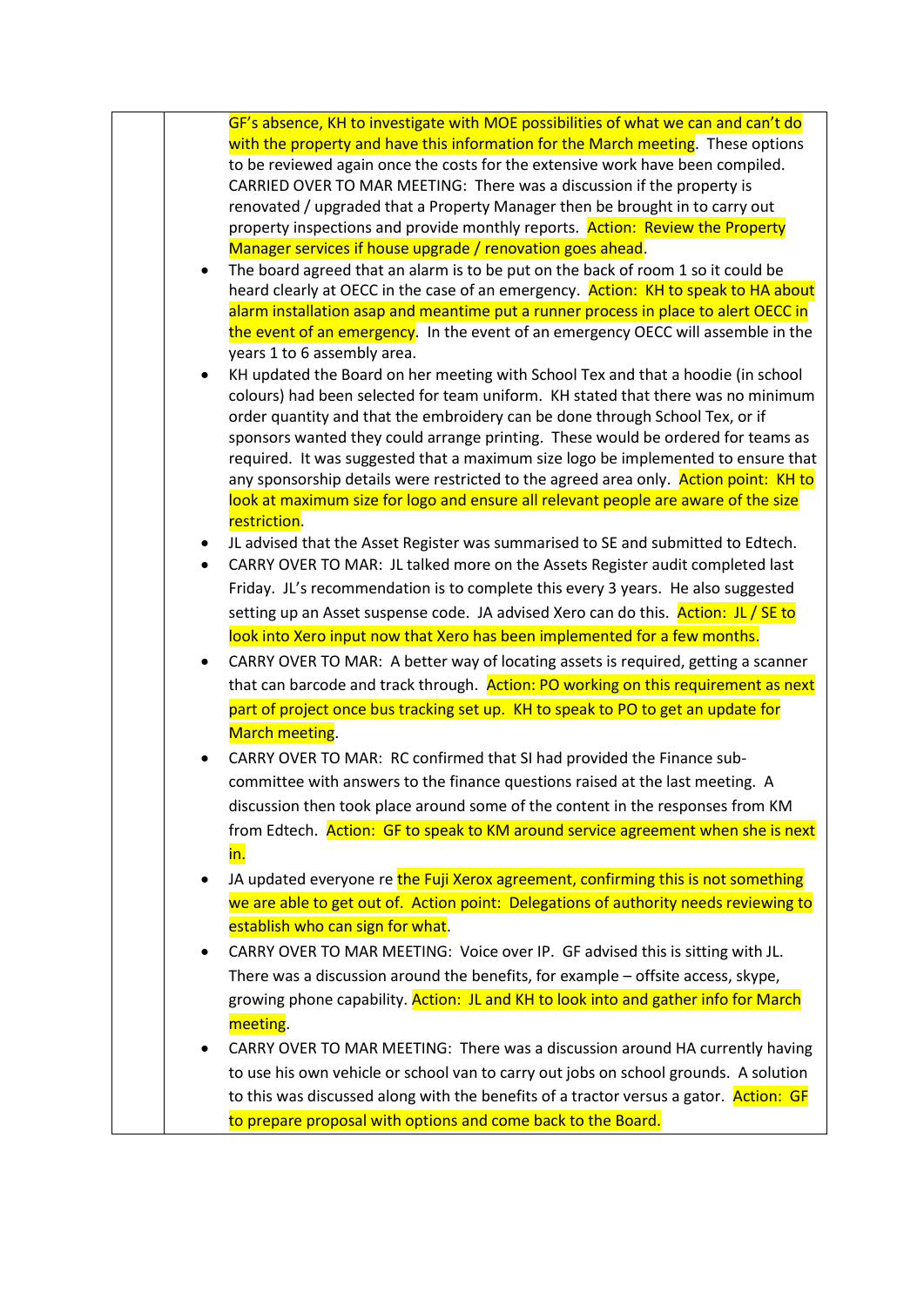|           | CARRY OVER TO MAR MEETING: The Finance Variance Report template was                                                                                             |
|-----------|-----------------------------------------------------------------------------------------------------------------------------------------------------------------|
|           | discussed and if the Board felt it captured the information we needed it to. Action:                                                                            |
|           | The Finance Sub-committee (JL, JA, RC, GF) to review report and provide feedback.                                                                               |
|           | CARRY OVER TO MAR MEETING: Action: BOT to meet to look at proposed action                                                                                       |
|           | points (in response to the hui feedback) to bring back for staff input in February and                                                                          |
|           | proceed from there. Teachers to email through ideas / input beforehand if possible.                                                                             |
|           | Action point: Once Board have met to discuss compile action points, from there a                                                                                |
|           | hui to be organized as a follow up to the Eat & Greet.                                                                                                          |
| ٠         | CARRY OVER TO MAR MEETING: From the November report there was a discussion                                                                                      |
|           | around the toilets in the junior learning centre and the foul odor generated from                                                                               |
|           | these and how to resolve. Action: KH to speak with HA to arrange the roof vent to                                                                               |
|           | be fixed plus get plumber to check floor / gravity. Expel air and extractor fans to be                                                                          |
|           | looked at as well. Girls and boys toilets to both be addressed.                                                                                                 |
| $\bullet$ | Get Licensed letter. KH updated the Board on this licence and what it included, also                                                                            |
|           | advising that it is a bit cheaper now.                                                                                                                          |
|           | Quotes for new fittings and worktops for OAS. RC advised that all 3 quotes had                                                                                  |
|           | benchtop expenses detailed however it had been indicated to her that this may                                                                                   |
|           | become a teaching space. The question was asked if we would be better to get                                                                                    |
|           | movable (not fixed) furniture so if the area does change we have flexible furniture                                                                             |
|           | that can be utilised anywhere. KH advised that it had been suggested to move the                                                                                |
|           | teaching space to the sunroom. KH also said she understood about the benches<br>however we did still need benches for around the computer space, saying that we |
|           | were now getting desktops and that something was needed to put them on. RC                                                                                      |
|           | stated that it was her understanding that the computer room was going ahead.                                                                                    |
|           | There was a discussion around the existing quotes and if the computer room was                                                                                  |
|           | separated on the quotes. Motion that the Franklin Laminates quote relating to the                                                                               |
|           | computer room section of the quote only (\$7428 +GST) is accepted and approved by                                                                               |
|           | board in the current budget.                                                                                                                                    |
|           | S. Jonathan Lovatt<br>M. Rosemarie Costar                                                                                                                       |
|           | All agreed.                                                                                                                                                     |
|           | Action point: KH to advise HA to engage the services of Franklin Laminates for the                                                                              |
|           | above purpose.                                                                                                                                                  |
|           | RC asked if there was potential for the staffroom wall to be knocked out and a room                                                                             |
|           | built for a teacher workspace. RB stated that if we wanted teachers working<br>collaboratively that they would need a workspace to promote this.                |
|           | Minute / action point: That further conversation with GF and MOE needed to look                                                                                 |
|           | at appropriate teacher workroom space.                                                                                                                          |
|           | CARRY OVER TO MAR MEETING: Procedures for complaints policy, this is a work in                                                                                  |
|           | progress.                                                                                                                                                       |
|           | School house rent review - this to be discussed later in meeting.                                                                                               |
|           | CARRIED OVER MAR MEETING: RC presented late inwards correspondence received                                                                                     |
|           | (not on agenda). Correspondence from a local internet provider requesting to share                                                                              |
|           | the schools fibrenet connection. The letter suggests that local MOE and school                                                                                  |
|           | would need to approve before an agreement is entered into. RC read the proposal                                                                                 |
|           | out. This raised discussion around no mention of contribution, talks of students at                                                                             |
|           | home having a reduced cost (no detail around this). It was pointed out that we                                                                                  |
|           | would have no control over commercial agreement or charges this company would                                                                                   |
|           | pass on to customers / locals. There was discussion around the need for                                                                                         |
|           | transparency and understanding of the commercial gain. Action: GF to talk to TTS                                                                                |
|           | to understand the implications this type of agreement may have to the school and<br>report back to Board.                                                       |
|           |                                                                                                                                                                 |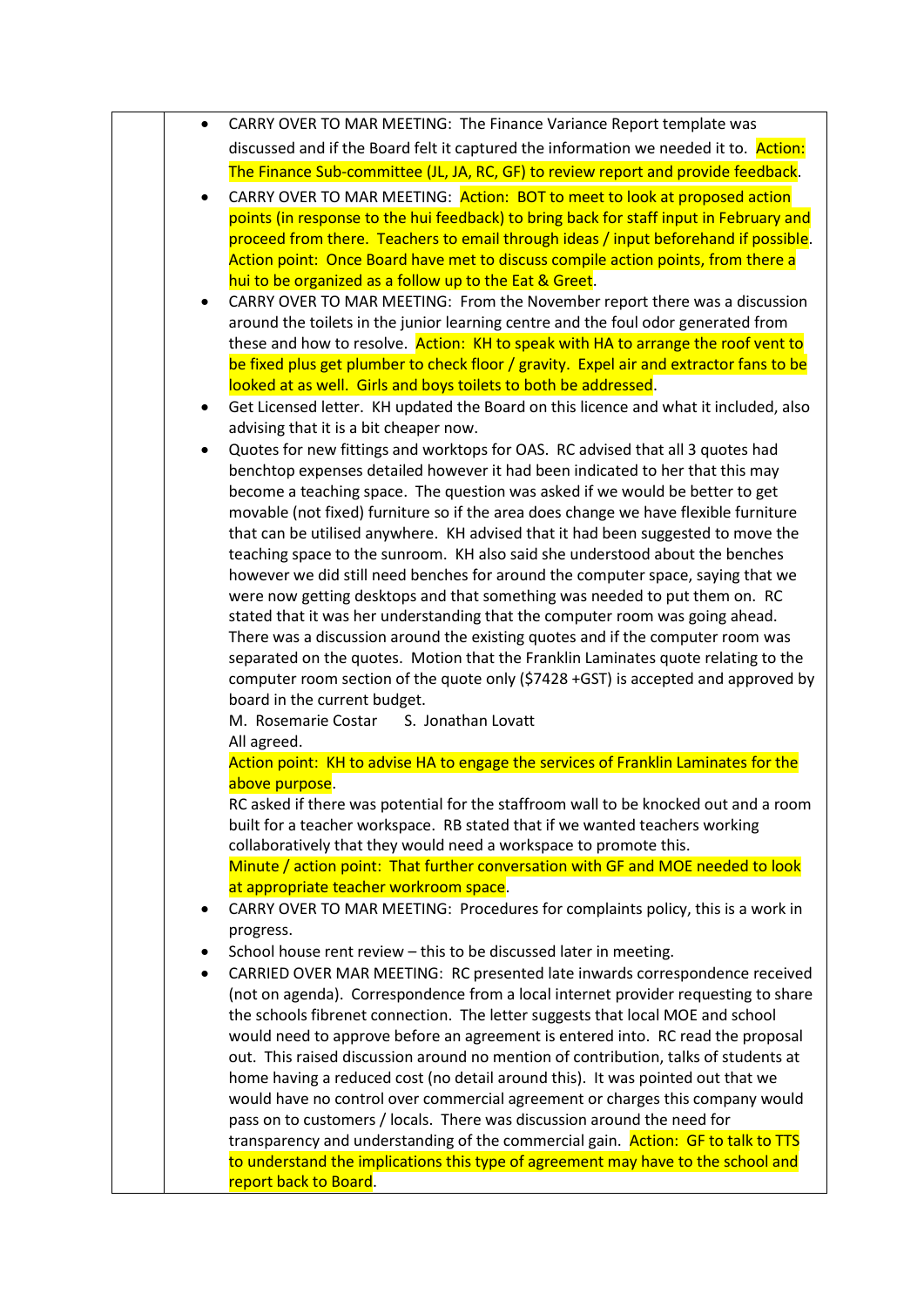|              | 2.4 Matters arising from extra-ordinary December meeting:<br>RB confirmed that the school policy review cycle had been populated in the school<br>calendar.                                                                                                                                                                                                                                                                                                                                                                                                                                                                                                                                                                                                                                                                                                                                                                                                                                                                                                                                                                                                                                                                                                                                                                                                                                                                                                                                                                                                                                                                                                                                                                                                                                                                                                                                                                                                                                                                                                                                                                                                                                                                                                                                                                                                                                                                                                                                                                                                                                                                                                                                                                                                                                                                                                                                                                                                                                                                                                                                                                                                                                                                                                                                                                                                                |
|--------------|----------------------------------------------------------------------------------------------------------------------------------------------------------------------------------------------------------------------------------------------------------------------------------------------------------------------------------------------------------------------------------------------------------------------------------------------------------------------------------------------------------------------------------------------------------------------------------------------------------------------------------------------------------------------------------------------------------------------------------------------------------------------------------------------------------------------------------------------------------------------------------------------------------------------------------------------------------------------------------------------------------------------------------------------------------------------------------------------------------------------------------------------------------------------------------------------------------------------------------------------------------------------------------------------------------------------------------------------------------------------------------------------------------------------------------------------------------------------------------------------------------------------------------------------------------------------------------------------------------------------------------------------------------------------------------------------------------------------------------------------------------------------------------------------------------------------------------------------------------------------------------------------------------------------------------------------------------------------------------------------------------------------------------------------------------------------------------------------------------------------------------------------------------------------------------------------------------------------------------------------------------------------------------------------------------------------------------------------------------------------------------------------------------------------------------------------------------------------------------------------------------------------------------------------------------------------------------------------------------------------------------------------------------------------------------------------------------------------------------------------------------------------------------------------------------------------------------------------------------------------------------------------------------------------------------------------------------------------------------------------------------------------------------------------------------------------------------------------------------------------------------------------------------------------------------------------------------------------------------------------------------------------------------------------------------------------------------------------------------------------------|
|              | 2.5 Declaration of interests - nil.                                                                                                                                                                                                                                                                                                                                                                                                                                                                                                                                                                                                                                                                                                                                                                                                                                                                                                                                                                                                                                                                                                                                                                                                                                                                                                                                                                                                                                                                                                                                                                                                                                                                                                                                                                                                                                                                                                                                                                                                                                                                                                                                                                                                                                                                                                                                                                                                                                                                                                                                                                                                                                                                                                                                                                                                                                                                                                                                                                                                                                                                                                                                                                                                                                                                                                                                        |
| $\mathbf{3}$ | <b>Strategic decisions</b><br>3.1 Review of Policies.<br>EOTC Policy - JA advised that legislation had changed, this needs to be as per guidelines.<br>Guidelines need to be embedded, RC adding as well as process itself. KH advised that she<br>had met with KC and talked in-depth around this, they had talked through the areas that<br>they need to highlight to staff. The new document clears up questions of who does what.<br>RB added that school docs would separate out policy / procedures. JA asked what happens<br>when someone was away. KH advised that she was the one that had been doing it<br>previously, so it would be her and that SG had also been trained on the same course as KC.<br>RB stated that RAMs needed to be done well in advance and that this would ensure that<br>everyone involved had all of the information. RC asked if this policy was physically talking<br>outside of school grounds, KH responded to say that it could be within school grounds. RC<br>suggested we needed clarification on this. KH responded saying it could just be a wording<br>thing. Action point: KH to clarify.<br>The proposed EOTC draft had been completed by KC and SG who attended a training course<br>on EOTC, this was discussed at length. The following agreed amendments required as a<br>result:<br>Page 3 - Under 'What is EOTC?' the word 'field' to be removed so it reads 'trips'. The second<br>sentence to have the following highlighted words added so it reads 'that takes place<br>outside the school class / grounds ranging from'<br>Page 3 - Under 'Scope at Onewhero Area School', from the third bullet point delete 'sports'<br>so it reads 'Overnight trips and exchanges'<br>Page 5 - Under 'Annual Safety Calendar', bullet point 2 needs to reflect that this is for all<br>staff.<br>There was a discussion around safety reviews, RC asking what we have in place. JA<br>expanding that question by giving an example of 'electrical tag and test'. RC asked how do<br>we know our vehicles are safe. KH advised that AC (Automotive teacher) had been taking<br>van to do tests / checks on it and that he had picked up quite a bit. There was a discussion<br>about the need for a checklist for each of the school vans and that the person taking the<br>school van was to complete the checks prior to taking the vehicle. KH advised that recently<br>van 2 had slid out whilst JM (part-time caretaker) was driving it down the hill, stating that<br>until this happened it had not been picked up that the tyres were bald. JM had ordered new<br>tyres as a result. There was further discussion around this. It was decided that a checklist<br>needs to be implemented and put in each of the new van packs that KH talked through.<br>These packs include fuel card, log book to enter mileage, key and once developed the<br>checklist. The packs are to be held locked in the back room of the office and issued to staff<br>for van bookings only. Action required: KH to liaise with the H&S team regarding putting<br>together the checklist, it was suggested that AA (Automobile Association) potentially have<br>one to model this off. KH to update staff of new process for implementing.<br>Page 8 - Under 'The Board of Trustees and the principal will ensure that:' bullet point 4 |
|              | where it states 'a senior staff member' $-$ RC asked for clarification of what roles this<br>encompassed. This needs to be clear here, suggestion to detail which roles these encompass<br>so it's clear.                                                                                                                                                                                                                                                                                                                                                                                                                                                                                                                                                                                                                                                                                                                                                                                                                                                                                                                                                                                                                                                                                                                                                                                                                                                                                                                                                                                                                                                                                                                                                                                                                                                                                                                                                                                                                                                                                                                                                                                                                                                                                                                                                                                                                                                                                                                                                                                                                                                                                                                                                                                                                                                                                                                                                                                                                                                                                                                                                                                                                                                                                                                                                                  |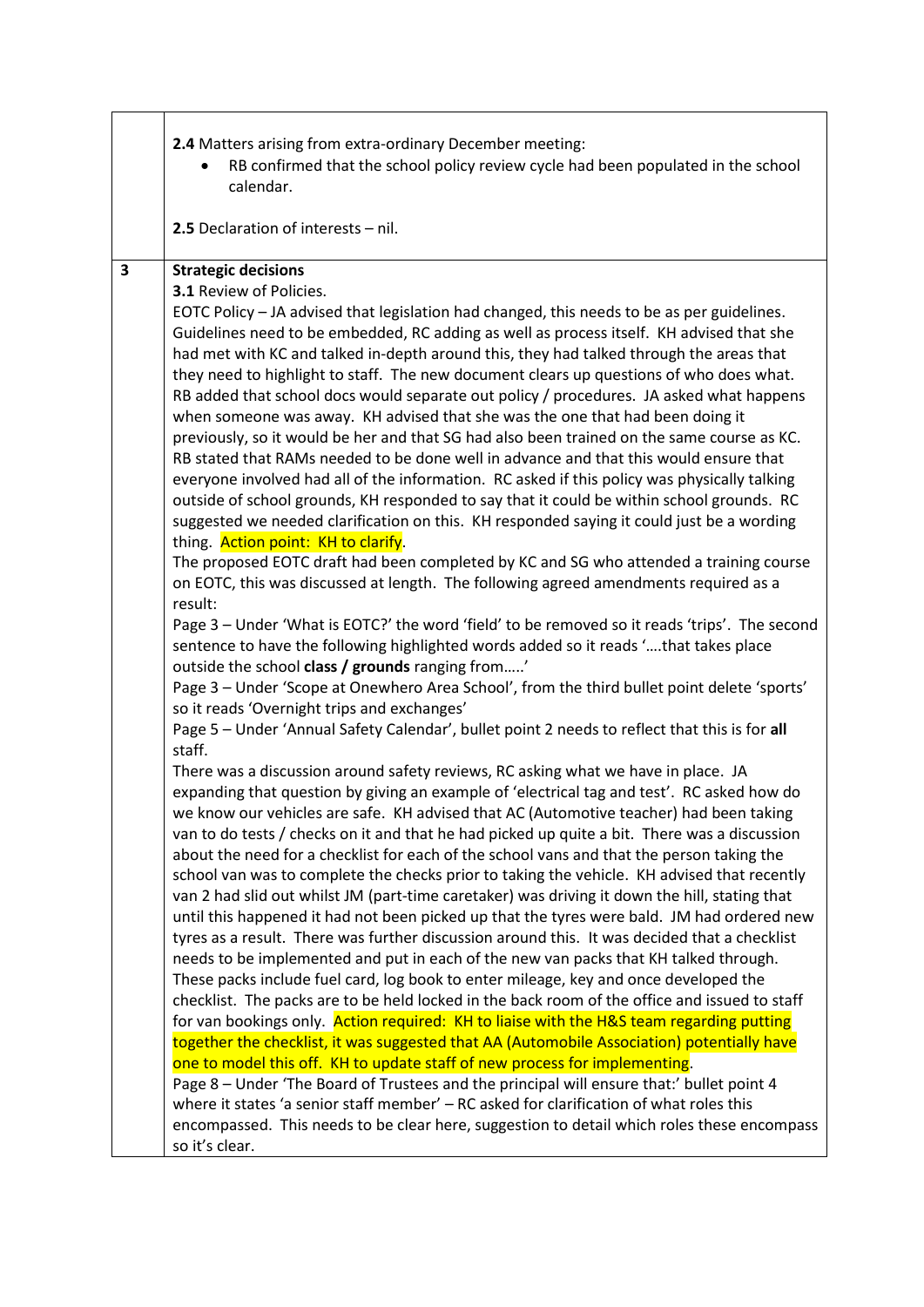Page 8 – Under 'The EOTC Co-ordinator ensures that' bullet point 2, RC raised a question around do staff sign off to say they are aware. KH advised that they would do professional development on this, saying that there are low, med and high levels of incidents and that this would be introduced to staff by tier – this would take 2 to 3 sessions. RC suggested that at this point staff would sign off to say they had been inducted into the policy. Action point: At the last session of training on this EOTC PD KH to ensure staff are given a form to sign. This is to be returned to SI to retain on personnel files.

Page  $9$  – re the 10<sup>th</sup> bullet point, it should be highlighted that only the Board Chair is to deal with media (as per school policy).

Action point: The above amendments to be made to the EOTC policy in preparation for the policy to be ratified at the March meeting.

RC asked how the Board would know if there was an issue. KH responded to say the Principal would be notified, an incident report completed and it would feature in the H&S report.

Recognition of Cultural Diversity Policy – RC called for suggestions / amendments. RS responded to say that it is fine and happy with policy and asked for clarification around a bullet point. KH advised that it depends on the curriculum area. RB responded to say that they incorporate a Maori perspective through it, giving an example of how they did this through local history. RS asked if somebody looked over this. KH responded to say that this is part of our appraisal process, teachers need to have an understanding of and use Treaty of Waitangi in class. If this is not happening it will be identified in appraisals. RB added that teachers will also go to KR (Teacher in charge of Maori) to check. RS stated that the Treaty was signed by crown and hapu, and that we should be talking to hapu not just Maori. GS asked how the school roll was trending, do we need to recognise and diversify. RC said that if parent ticks on form as being European then that's what is entered, what the computer recognises. JA stated that you can only tick 2 choices. RC saying that we can get the data however questioned how accurate it would be. RS advised that if they don't tick any box then they are registered as European. KH responded to say that they have to tick / chose ethnicity.

RB put forward a suggestion of having bilingual signs up at school. KH adding that we feel that we have taken a big step, we don't want to drop the ball now. RC suggested looking at budget for bilingual signs or asked if technologies could make them as a project. JA also talked of making a signpost for all the nationalities we have at school stating how far to these countries. KH said that she would highlight this to staff, gain feedback for a couple of ideas for integration. Action point: KH to update Mar meeting.

RS said in terms of kapa haka this is done at lunchtime or after school – RS asked the question if there was any way this could be introduced as part of the curriculum. KH advised that KR has started to build and that they had discussed at length, this was not just Te Reo but how students could learn and get credits. JA advised that this had been introduced at Pukekohe High this year and that rather than reinvent the wheel that this expertise could be shared with OAS. Action point: JA to look into and provide information through to KH. RC again called for any amendments / changes, no changes highlighted.

Motion to ratify the Recognition of Cultural Diversity Policy.

M. Rereokeroa Shaw S. Jonathan Lovatt.

All in favour, all agreed.

Review of Out of Zone policy was discussed at length. It was identified that some students are coming to OAS and we are unaware (through lack of information provided) as to learning difficulties, criminal history, academic history. RB stating that if the child does come to OAS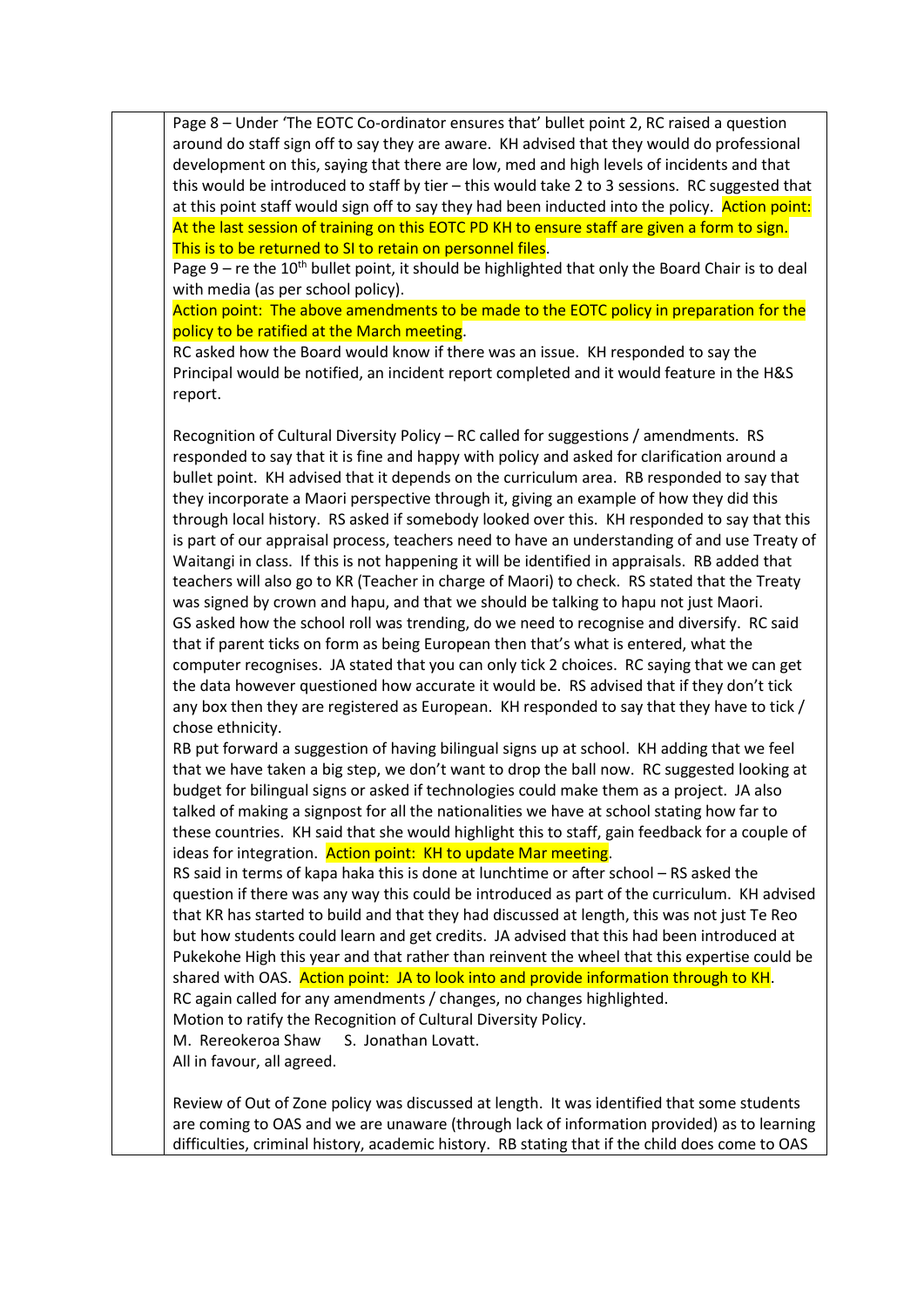|   | it's about being organised for the child and having an understanding of this background /<br>history. |
|---|-------------------------------------------------------------------------------------------------------|
|   | It was suggested that part of the application criteria for out of zone enrolments should be for       |
|   | the student to obtain and provide history from their previous school to include in with their         |
|   | application so teaching staff can be prepared from day one when the new student starts. It            |
|   | was discussed that when OAS requests this information from previous school the request                |
|   |                                                                                                       |
|   | does not always happen, or there is a delay in this coming through.                                   |
|   | Action point: KH to speak to MOE around if we are able to (legally) ask any student who is            |
|   | out of zone and wishing to come to OAS for: Criminal history, academic and learning                   |
|   | difficulties and report back at the March meeting.                                                    |
|   | There was a discussion on buses and what the schools obligation was to provide transport to           |
|   | in zone students. There was a discussion around the historical agreement with relation to             |
|   | the van school run. KH asked the question, do we form a subcommittee and look at stats to             |
|   | make a strategic decision moving forward. Action point: KH to talk to MOE to get a better             |
|   | understanding on this and report back at the March meeting before the review is completed.            |
|   | There was a group discussion around the boundaries for in zone.                                       |
|   | OAS Uniform / Dress policy - this was discussed with RB reading staff feedback to consider in         |
|   | any changes. The following changes were identified and agreed to by the Board.                        |
|   | Amendments required:                                                                                  |
|   | No student is to have obvious dyed hair or extreme hairstyles.                                        |
|   | Students are allowed to wear one set of simple studs or sleepers (one in each ear only). No           |
|   | other body piercings are permitted.                                                                   |
|   | No facial studs can be worn at school.                                                                |
|   | No coloured nail polish.                                                                              |
|   | No offensive or obtrusive body art.                                                                   |
|   | Addition to boys: Clean shaven and sideburns must not extend beyond the earlobe.                      |
|   | It was also suggested that there be a line added 'Please speak to the Senior Leadership Team          |
|   | before making any drastic / radical change to your appearance to understand what                      |
|   | implications there may be in relation to school policy.                                               |
|   |                                                                                                       |
|   | School Policy Framework template - it was decided due to timing to carry this over to the             |
|   | March meeting to allow the time required to discuss / consider. Action point: All Board               |
|   | members to read the template in preparation to provide feedback at the March meeting.                 |
| 4 | <b>Strategic discussions</b>                                                                          |
|   | Principal's report tabled.                                                                            |
|   | RC raised the changing of the assembly time on a Monday morning to a Monday afternoon                 |
|   | and questioned if this had gone out to the community for parental consultation. RC                    |
|   | suggested that it may be easier for parents to attend assemblies in the morning on their way          |
|   | to work as opposed to midafternoon. KH confirmed that there had been no parental                      |
|   | consultation. KH updated the Board that after the first afternoon assembly she had asked              |
|   | staff for feedback. There was a discussion around this and RC asked about the bus impact if           |
|   | the assembly ran late. There was a further discussion about gaining parental consultation             |
|   | and the best way to do this. Action point: KH to gain feedback via school newsletter plus             |
|   | obtain through teacher interview evenings later this term. KH to compile feedback and                 |
|   | present back to the Board.                                                                            |
|   | RC questioned what the small leaks in the pool pumps related to and also the issue with the           |
|   | pump for the big pool. KH reported back with what JM (part-time caretaker) had advised                |
|   | her.                                                                                                  |
|   | M. Koren Hopoi.<br>S. Rebecca Bills.                                                                  |
|   | RC thanked KH for stepping up as Acting Principal, KH thanked the Board for the opportunity.          |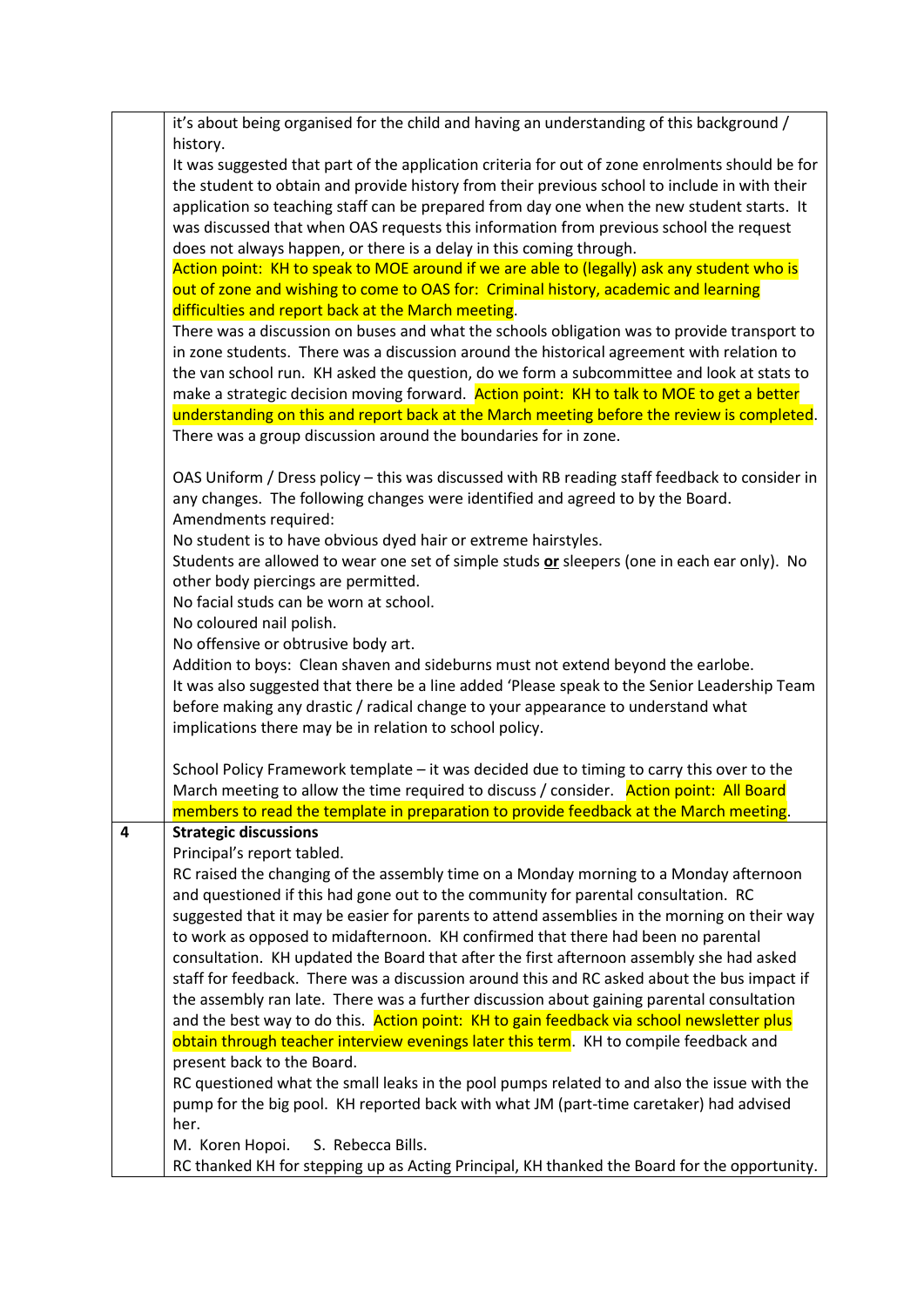RC advised that with having key SLT personnel away at present that this reiterated the need to have a backup / succession plan for roles so if someone is away for a period of time, for example a broken leg that this has as little impact as possible on students, staff and day to day running of school.

KH advised that JP is emailing through work that had been done in relation to the Analysis of Variance and that JR and KH would be picking this up in JP's absence. RC advised that KH is not teaching at all whilst being acting principal. KH adding that JR has been released from 4 hours of teaching a week and DM released from 2 hours which had been given to RP – this was to give DM extra time to help in SLT matters and also be able to do Level 3 English for students who had a clash of timetable which meant they previously couldn't do this. RC asked, TH previously couldn't do before due to clash but now is. TH confirmed. RC asked if we were still in a position that only one person could teach level 3. There was a discussion around this. Action point: KH to make inquiry and clarify at March meeting.

## **5 Monitoring**

**5.1** Finance report tabled.

RC questioned the BOT expenses for 2016 and what this included and how it was split. Action point: SE to provide board with expenses coded to BOT ledger for 2016 financial year.

RC stated the need to look at delegations, continuing to say that expenditure can only go over a certain amount. RC asked the question, how have budgets got out of control. KH responded to say that some have been incorrect ledgers. RC added that the problem is process, whoever authorizes should be signing where it goes to. There was then a discussion around how internal budgets are broken down. JA suggesting there needs to be discussion around verifying and checking.

It was decided that GS, JA, KH, RC are delegated to review the Schedule of Delegations and report back at the March board meeting. Action point: KH to facilitate meeting to review prior to the March meeting.

Action point: SI to ensure that in November agenda of each year that a review of the Schedule of Delegations is to be included to adopt at the beginning of the new year. M. Jonathan Lovatt. S. Rosemarie Costar.

**5.1a** 2017 Draft Operating Budget - KH advised that 2 things had come through her door since the draft was sent out.

One being the SNUP upgrade, for the upgrade the schools contribution is \$6290 inc GST. KH proposed that this come out of the 'Wireless Network' budget of \$13K which is set aside for network expenses. JA advised that it's an asset in the essence of a building improvement. RC added that technology depreciates very quickly, asking if we had the money for capital expenditure. KH asked could she sign agreement, which would allow for 3 extra access points. Board agreed to SNUP upgrade. Action point: KH to sign agreement. M. Rosemarie Costar S. Rebecca Bills.

There was discussion / talk around the school houses and if this money was renovation (capex) versus repair and maintenance. JA stating that we needed a full cost of bringing houses up to standard, that this was required. Currently \$60K in school house account. GS stated that the 2 on Parsons Rd would be approx. \$15 to \$20K. RC asked if we had a capex line in budget, JA responded \$27K.

SI advised that SF had sent through quotes for heat pumps when he sent his apologies for not attending the meeting tonight. Quotes were read out. Action point: KH to add \$7695 +GST to capex to cover 3 heat pumps for each of the school houses.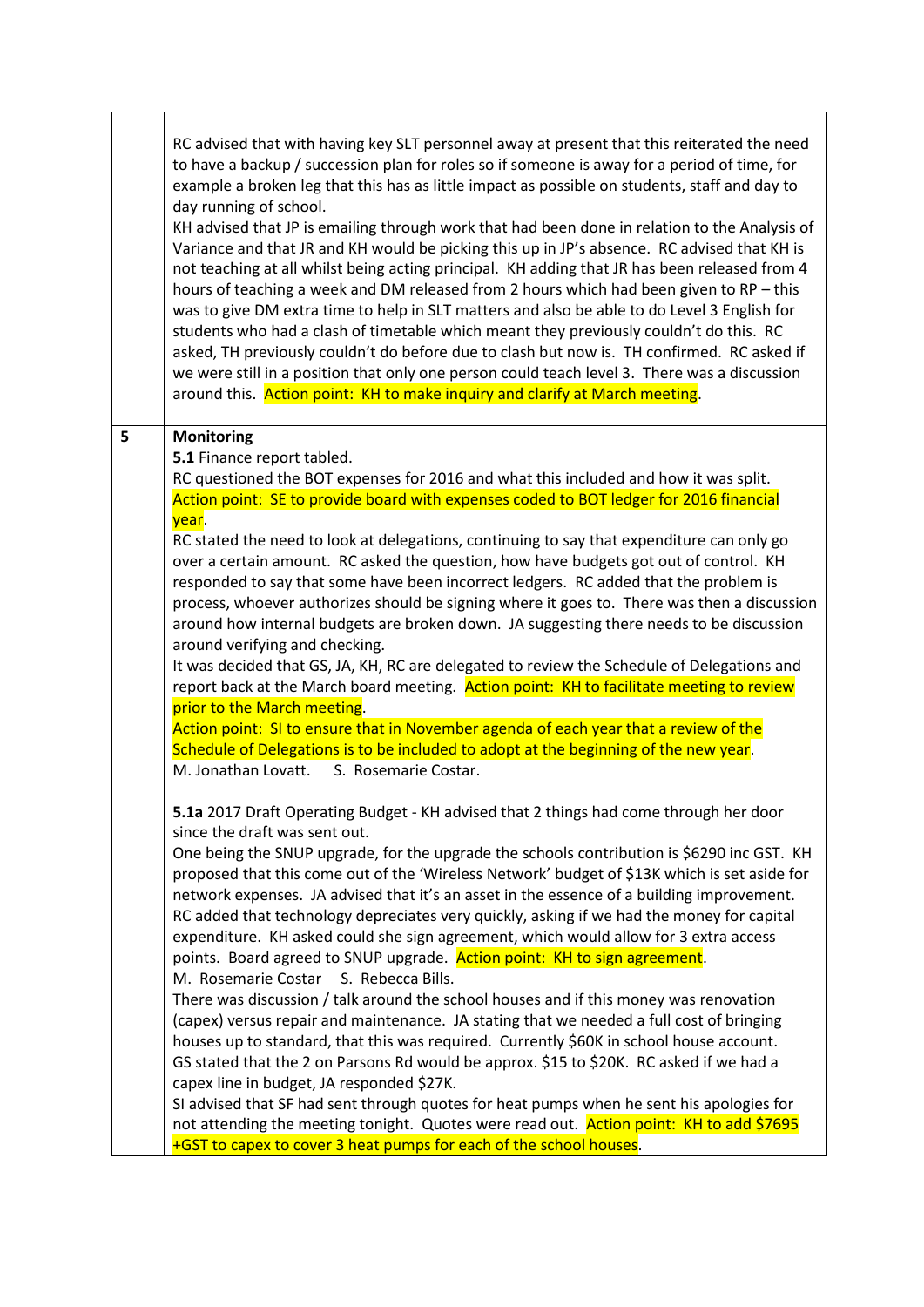Action point: SI to query if the heat pump in the quote has a dehumidifier function and establish if they did a site visit and if there was a requirement for plates and if so does the quote include this. Plus also get them to update quote to 3.

The rent of school houses was discussed, it was decided to increase in line with the rental appraisal completed. There is a minimum notice period of 6 weeks however we will give 3 months' notice. Tenants also to be made aware that heat pumps will be installed and upgrades to houses taking place. Action point: SI to download template letter from tenancy tribunal and prepare for both Parsons Rd school house properties.

M. Rosemarie Costar. S. Jonathan Lovatt.

The second thing that KH raised that had come through her door was around purchasing a new school van. KH had been told that there was star & gateway money put aside for a van and that SG had been asked to go and find a good deal, and that there was \$30K sitting somewhere. JA suggested accruing that \$30K from 2016 for house maintenance. He also asked if we had an asset replacement list. RC expressed that we don't have oodles of money and what money we have should be prioritized on the kids. RC continued that a proper proposal should be submitted in terms of cost, what the vans intended use it etc a full proposal so the board could make an informed / considered decision. There was then a discussion about van 1 being used for the bus route for the grand parenting agreement coming to an end. RC asked where we get this information saying as a board we should be aware of what we are funding and why. JA also questioned if this was in line with our strategic goals and planning.

Action point: RC to phone Edtech to get guidance and to discuss maintenance vs capex on school houses, how the \$30K is being handled, \$60K to spend on house, how do we split. GS raised that the school guttering needs attention now. There was a discussion around this and the question raised, is it ear tagged in the cyclical maintenance plan. The cyclical maintenance total is \$31K.

The Board agreed to adopt the 2017 Draft Operating Budget to become the Operating Budget for 2017 with the two amendments (SNUP and heat pumps) discussed and agreed to. M. Koren Hopoi. S. Rosemarie Costar.

All in favour, all agreed.

There was acknowledgement to KH from RC on behalf of the board, for completing her first budget, KH congratulated by all.

**5.2** Staff report – RB feedback from staff re policies was good and that it was also good to see people standing up to do policy, acknowledging Pam McArley and Keryn Chitty. RC reiterating that if anyone has any feedback on policy that this is always welcome and much appreciated.

M. Rebecca Bills. S. Greg Shortt.

**5.3** Student Rep Report, tabled as read. M. Tuene Henderson. S. Jonathan Lovatt.

**5.4** Maori Report – verbal report. RS advised that she is requiring dates for whanau engagement hui, expressing that she wanted to keep the momentum going. Plus in preparation for the Matariki Celebration RS would like a Kamar listing of all Maori families. Action point: SI to provide to RS. RS would like to set a date for this event to avoid any clash of other events. This year Matariki starts in July. Action point: It was agreed that the first Matariki meeting be held on Tuesday 7<sup>th</sup> March at 6:30pm here at school. Action point: KH to address in staff meeting to get staff involvement / attendance.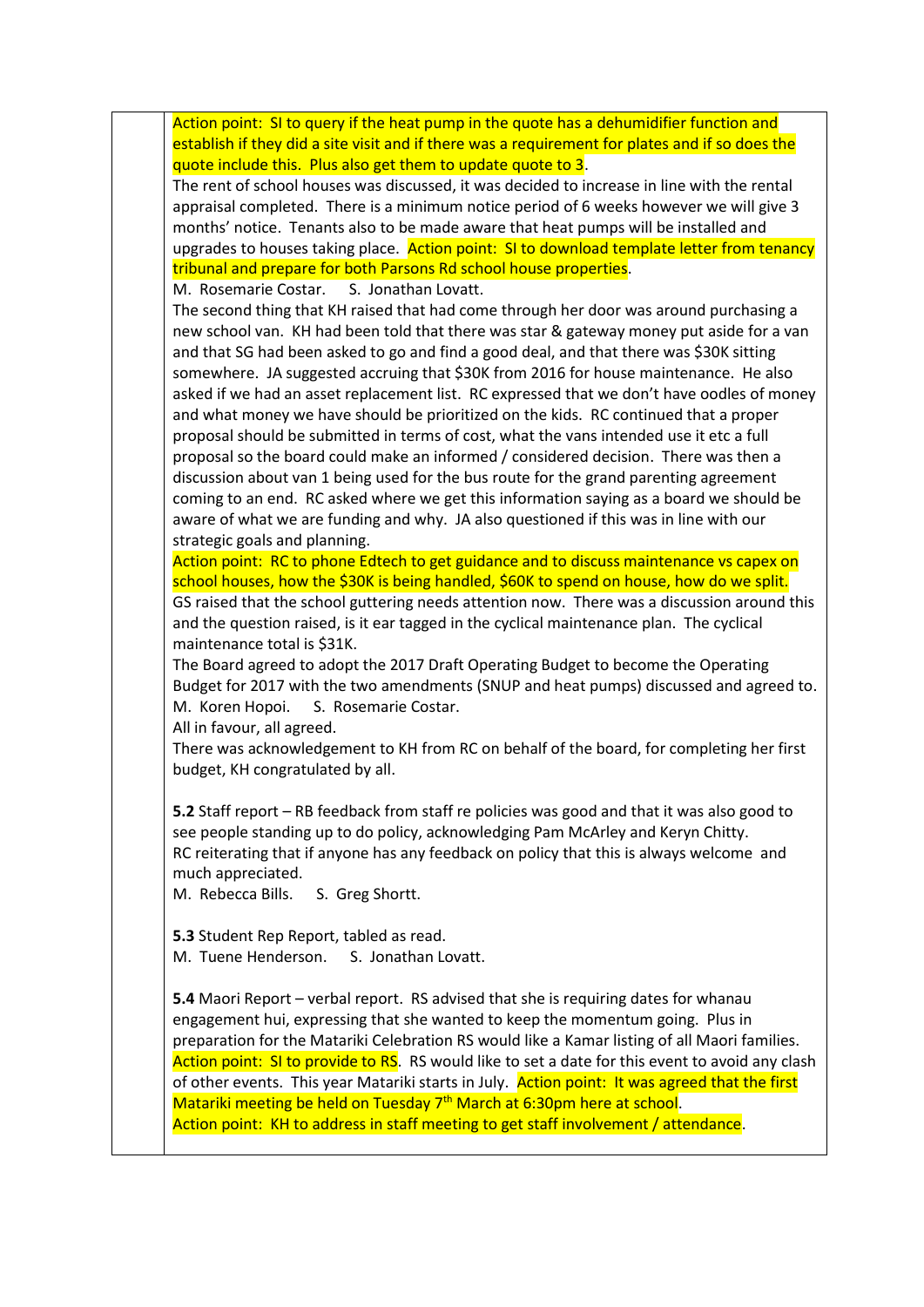|   | 5.5 Health & Safety Report - GS advised that new teacher TW has replaced JZ on the                                                                              |
|---|-----------------------------------------------------------------------------------------------------------------------------------------------------------------|
|   | committee. The committee is now: TW, KP, SE, HA and GS. TW had been approached by GF                                                                            |
|   | around this role as he has experience from his previous school. Action point: KH to establish                                                                   |
|   | what this previous experience is and what courses he has been on if any. Any course                                                                             |
|   | certificates to be obtained from TW and filed in employee file so we can establish when                                                                         |
|   | refresher courses etc are required. If TW and KP have not already been on a H&S course, we                                                                      |
|   | will look to book them on the one AP and JZ attended last year.                                                                                                 |
|   | There was a discussion on the fire sensor malfunction which caused a fire drill. There was a                                                                    |
|   | discussion around the H&S report, moving forward the committee will be using the template                                                                       |
|   | GS supplied. This will provide the board with information they require.                                                                                         |
|   | The incident involving JM (part-time caretaker) was discussed and what actions were taken                                                                       |
|   | and WorkSafe notification / status. RC stating from a boards perspective we are very                                                                            |
|   | uncomfortable with the H&S actions. GS advising that HA has to lead risk assessment in                                                                          |
|   | school. KH advises that she has a suggestion that TW and KP are released from teaching                                                                          |
|   | time to do this. RC asked JA how they manage this at Pukekohe High. JA advised that they                                                                        |
|   | have a H&S teacher who is very thorough. RB asked the question that after the staff did the                                                                     |
|   | audit weren't we going to get an external person in to audit. GS advised that KP has a                                                                          |
|   | contact who did her previous school.                                                                                                                            |
|   | GS states that GF has identified that TW has skill, we need to understand his skill. Adding                                                                     |
|   | that we are comfortable with KP. We need to ensure that all staff are suitably trained to                                                                       |
|   | perform the functions they are expected to. GS stated that HA maintains the H&S position                                                                        |
|   | as he is out there in the coal face. There was a further discussion around cleaning the                                                                         |
|   | guttering, GS advising that it's mobile and less risk getting a cherry picker in, if HA has                                                                     |
|   | completed a heights course. Action point: The board seek confirmation / clarity from KH                                                                         |
|   | that HA has completed the heights course and is operating within these guidelines and also                                                                      |
|   |                                                                                                                                                                 |
|   |                                                                                                                                                                 |
|   | request any other completed course / certificates to be given to SI for employee file. KH to<br>speak with HA and report back to board.                         |
|   |                                                                                                                                                                 |
|   | Minute / action point: OAS H&S Committee is actively completing a Hazard ID list.<br>Action point: KH to contact MOE for assistance around identifying hazards. |
|   | M. Greg Shortt.<br>S. Rebecca Bills.                                                                                                                            |
| 6 | <b>Inward Correspondence</b>                                                                                                                                    |
|   | 6.1 Application for maternity leave - in-committee discussion.                                                                                                  |
|   | 6.2 Application for maternity leave - in-committee discussion.                                                                                                  |
|   | 6.3 NZ Education Gazette - volume 95, number 22.                                                                                                                |
|   | 6.4 NZSTA, STA News - Nov/Dec 2016, issue 269.                                                                                                                  |
|   | 6.5 Email - NZ Facebook Group for all BoT members.                                                                                                              |
|   | 6.6 NZ Education Gazette - volume 96, number 1.                                                                                                                 |
|   | 6.7 ANZ Bank Audit Certificate Report. Action point: SI to give copy to Edtech to retain on                                                                     |
|   | file. RC identified the large discrepancy showing in the operating day-to-day account                                                                           |
|   | balance in the report provided by JL vs the audit certificate balance for the same account. JL                                                                  |
|   | advised that he had obtained the balance detailed from SE. Action point: SE to clarify.                                                                         |
|   | 6.8 NZSTA Annual General Meeting notice.                                                                                                                        |
|   | 6.9 Quote from Woodworking HQ - Trophy Cabinet.                                                                                                                 |
|   | 6.10 Quote from Kitchen Inspirations - Trophy Cabinet.                                                                                                          |
|   | Both the above quotes read out, question around why a custom made cabinet was required,                                                                         |
|   | had standard premade options been explored etc. If we are looking at expenses in terms of                                                                       |
|   | is this going to improve students learning or is this for health & safety, the board felt it did                                                                |
|   | not fall into either. Board not saying no, just asking for a full proposal to consider. Proposal                                                                |
|   | to include: alternative option / costs for purchasing pre-made store bought cabinet, could                                                                      |
|   | this be a project worked on by technologies, could the funds from a fundraiser be used for                                                                      |